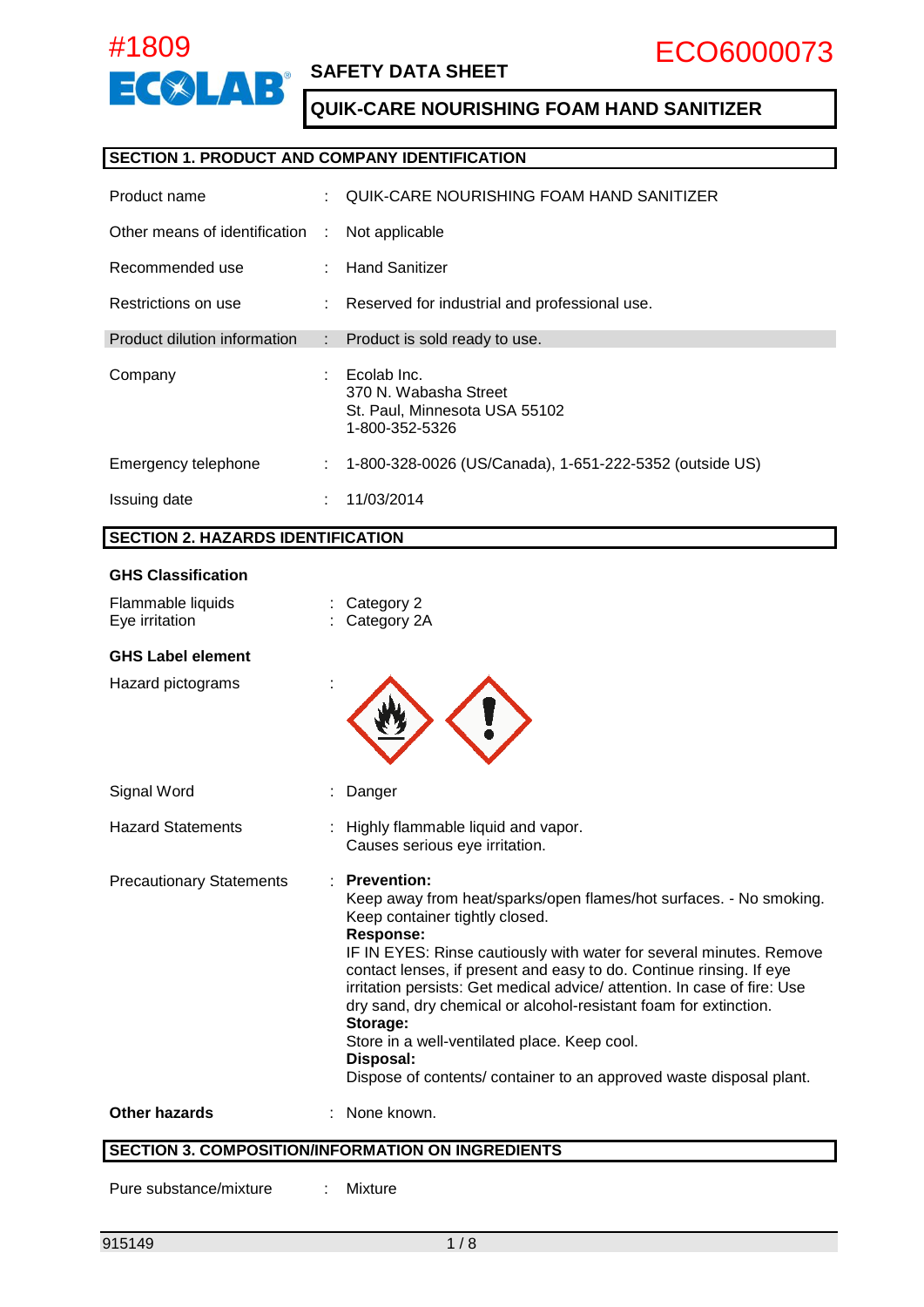| <b>Chemical Name</b><br>ethanol                                   |                          | CAS-No.<br>64-17-5                                                   | Concentration (%)<br>$60 - 100$ |
|-------------------------------------------------------------------|--------------------------|----------------------------------------------------------------------|---------------------------------|
| <b>SECTION 4. FIRST AID MEASURES</b>                              |                          |                                                                      |                                 |
| In case of eye contact                                            | $:$ Rinse with water.    |                                                                      |                                 |
| In case of skin contact                                           | : Rinse with water.      |                                                                      |                                 |
| If swallowed                                                      |                          | : Rinse mouth. Get medical attention if symptoms occur.              |                                 |
| If inhaled                                                        |                          | : Get medical attention if symptoms occur.                           |                                 |
| Protection of first-aiders                                        |                          | : No special precautions are necessary for first aid responders.     |                                 |
| Notes to physician                                                | : Treat symptomatically. |                                                                      |                                 |
| Most important symptoms<br>and effects, both acute and<br>delayed | symptoms.                | : See Section 11 for more detailed information on health effects and |                                 |

### **SECTION 5. FIRE-FIGHTING MEASURES**

| Suitable extinguishing media                  | : Use extinguishing measures that are appropriate to local<br>circumstances and the surrounding environment.                                                                                                                          |
|-----------------------------------------------|---------------------------------------------------------------------------------------------------------------------------------------------------------------------------------------------------------------------------------------|
| Unsuitable extinguishing<br>media             | : High volume water jet                                                                                                                                                                                                               |
| Specific hazards during fire<br>fighting      | $:$ Fire Hazard<br>Keep away from heat and sources of ignition.<br>Flash back possible over considerable distance.<br>Beware of vapors accumulating to form explosive concentrations.<br>Vapors can accumulate in low areas.          |
| Hazardous combustion<br>products              | Decomposition products may include the following materials:<br>Carbon oxides<br>Nitrogen oxides (NOx)<br>Sulfur oxides<br>Oxides of phosphorus                                                                                        |
| for fire-fighters                             | Special protective equipment : Use personal protective equipment.                                                                                                                                                                     |
| Specific extinguishing<br>methods             | : Use water spray to cool unopened containers. Fire residues and<br>contaminated fire extinguishing water must be disposed of in<br>accordance with local regulations. In the event of fire and/or explosion<br>do not breathe fumes. |
| <b>SECTION 6. ACCIDENTAL RELEASE MEASURES</b> |                                                                                                                                                                                                                                       |
|                                               |                                                                                                                                                                                                                                       |

| Personal precautions,<br>protective equipment and<br>emergency procedures | : Remove all sources of ignition. Ensure clean-up is conducted by<br>trained personnel only. Refer to protective measures listed in sections<br>7 and 8. |
|---------------------------------------------------------------------------|----------------------------------------------------------------------------------------------------------------------------------------------------------|
| Environmental precautions                                                 | : Do not allow contact with soil, surface or ground water.                                                                                               |
| Methods and materials for                                                 | : Eliminate all ignition sources if safe to do so. Stop leak if safe to do so.                                                                           |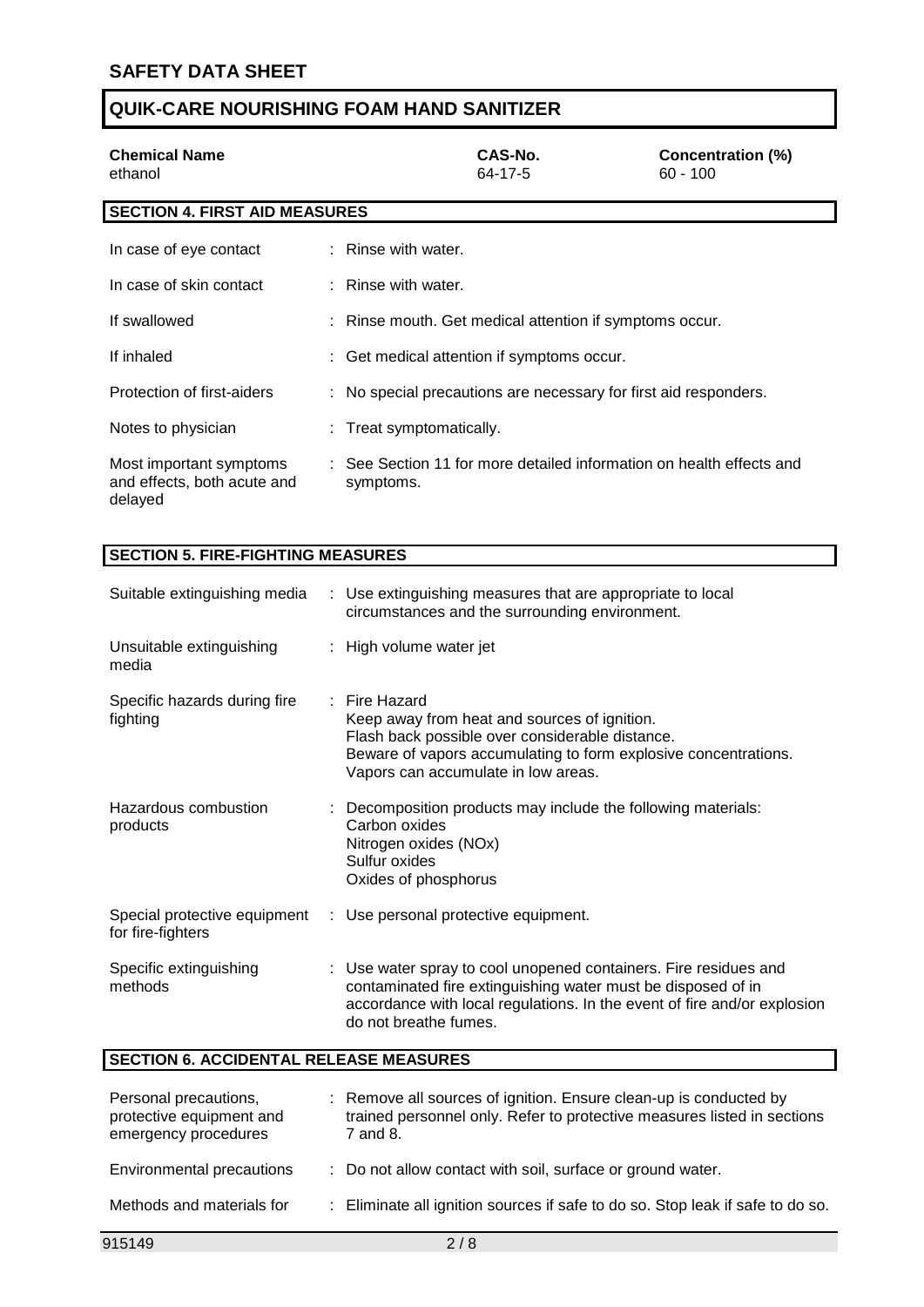| containment and cleaning up            | Contain spillage, and then collect with non-combustible absorbent<br>material, (e.g. sand, earth, diatomaceous earth, vermiculite) and place<br>in container for disposal according to local / national regulations (see<br>section 13). Flush away traces with water. For large spills, dike spilled<br>material or otherwise contain material to ensure runoff does not reach<br>a waterway. |
|----------------------------------------|------------------------------------------------------------------------------------------------------------------------------------------------------------------------------------------------------------------------------------------------------------------------------------------------------------------------------------------------------------------------------------------------|
| <b>SECTION 7. HANDLING AND STORAGE</b> |                                                                                                                                                                                                                                                                                                                                                                                                |
| Advice on safe handling                | : Keep away from fire, sparks and heated surfaces. Take necessary<br>action to avoid static electricity discharge (which might cause ignition<br>of organic vapors).                                                                                                                                                                                                                           |
| Conditions for safe storage            | : Keep away from heat and sources of ignition. Keep in a cool, well-<br>ventilated place. Keep away from oxidizing agents. Keep out of reach<br>of children. Keep container tightly closed. Store in suitable labeled<br>containers.                                                                                                                                                           |
| Storage temperature                    | : 0 °C to 40 °C                                                                                                                                                                                                                                                                                                                                                                                |

#### **SECTION 8. EXPOSURE CONTROLS/PERSONAL PROTECTION**

#### **Ingredients with workplace control parameters**

| Ingredients | CAS-No. | Form of<br>exposure | Permissible<br>concentration | <b>Basis</b>     |
|-------------|---------|---------------------|------------------------------|------------------|
| ethanol     | 64-17-5 | <b>TWA</b>          | 1,000 ppm<br>1,900 mg/m3     | <b>NIOSH REL</b> |
|             |         | TWA                 | 1,000 ppm<br>1,900 mg/m3     | OSHA Z1          |

Engineering measures : Good general ventilation should be sufficient to control worker exposure to airborne contaminants.

#### **Personal protective equipment**

| Eye protection         | : No special protective equipment required.                       |
|------------------------|-------------------------------------------------------------------|
| Hand protection        | : No special protective equipment required.                       |
| Skin protection        | : No special protective equipment required.                       |
| Respiratory protection | : No personal respiratory protective equipment normally required. |
| Hygiene measures       | : No specific measures identified.                                |

#### **SECTION 9. PHYSICAL AND CHEMICAL PROPERTIES**

| Appearance            |    | $:$ liquid                              |
|-----------------------|----|-----------------------------------------|
| Color                 |    | : clear, colorless                      |
| Odor                  |    | : alcoholic                             |
| рH                    |    | $: 4.5 - 7.0, 1\%$                      |
| Flash point           |    | : 21 °C closed cup, Sustains combustion |
| <b>Odor Threshold</b> | t. | No data available                       |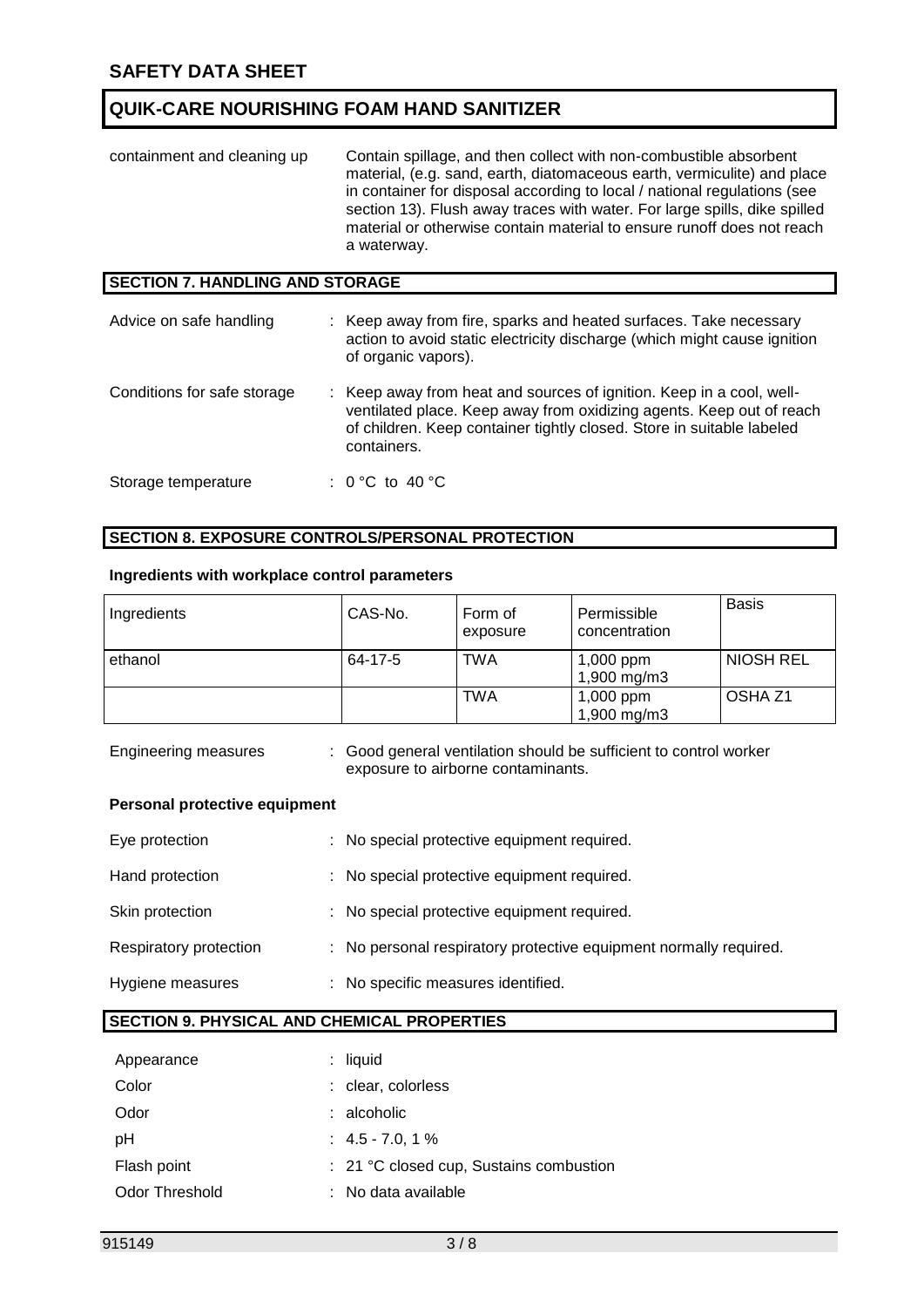| Melting point/freezing point               | : No data available                                      |
|--------------------------------------------|----------------------------------------------------------|
| Initial boiling point and<br>boiling range | : $>35^{\circ}$ C                                        |
| Evaporation rate                           | : No data available                                      |
| Flammability (solid, gas)                  | : No data available                                      |
| Upper explosion limit                      | : No data available                                      |
| Lower explosion limit                      | No data available                                        |
| Vapor pressure                             | No data available                                        |
| Relative vapor density                     | No data available                                        |
| Relative density                           | $: 0.86 - 0.88$                                          |
| Water solubility                           | No data available                                        |
| Solubility in other solvents               | No data available                                        |
| Partition coefficient: n-<br>octanol/water | : No data available                                      |
| Autoignition temperature                   | : No data available                                      |
| Thermal decomposition                      | No data available                                        |
| Viscosity, kinematic                       | No data available                                        |
| <b>Explosive properties</b>                | No data available                                        |
| Oxidizing properties                       | The substance or mixture is not classified as oxidizing. |
| Molecular weight                           | No data available                                        |
| <b>VOC</b>                                 | No data available                                        |

#### **SECTION 10. STABILITY AND REACTIVITY**

| Chemical stability                    | : Stable under normal conditions.                                                                                                                |
|---------------------------------------|--------------------------------------------------------------------------------------------------------------------------------------------------|
| Possibility of hazardous<br>reactions | : No dangerous reaction known under conditions of normal use.                                                                                    |
| Conditions to avoid                   | : Heat, flames and sparks.                                                                                                                       |
| Incompatible materials                | : None known.                                                                                                                                    |
| Hazardous decomposition<br>products   | : Decomposition products may include the following materials:<br>Carbon oxides<br>Nitrogen oxides (NOx)<br>Sulfur oxides<br>Oxides of phosphorus |

#### **SECTION 11. TOXICOLOGICAL INFORMATION**

|          | Information on likely routes of : Inhalation, Eye contact, Skin contact |
|----------|-------------------------------------------------------------------------|
| exposure |                                                                         |

#### **Potential Health Effects**

| Eves | : Causes serious eve irritation.                              |
|------|---------------------------------------------------------------|
| Skin | : Health injuries are not known or expected under normal use. |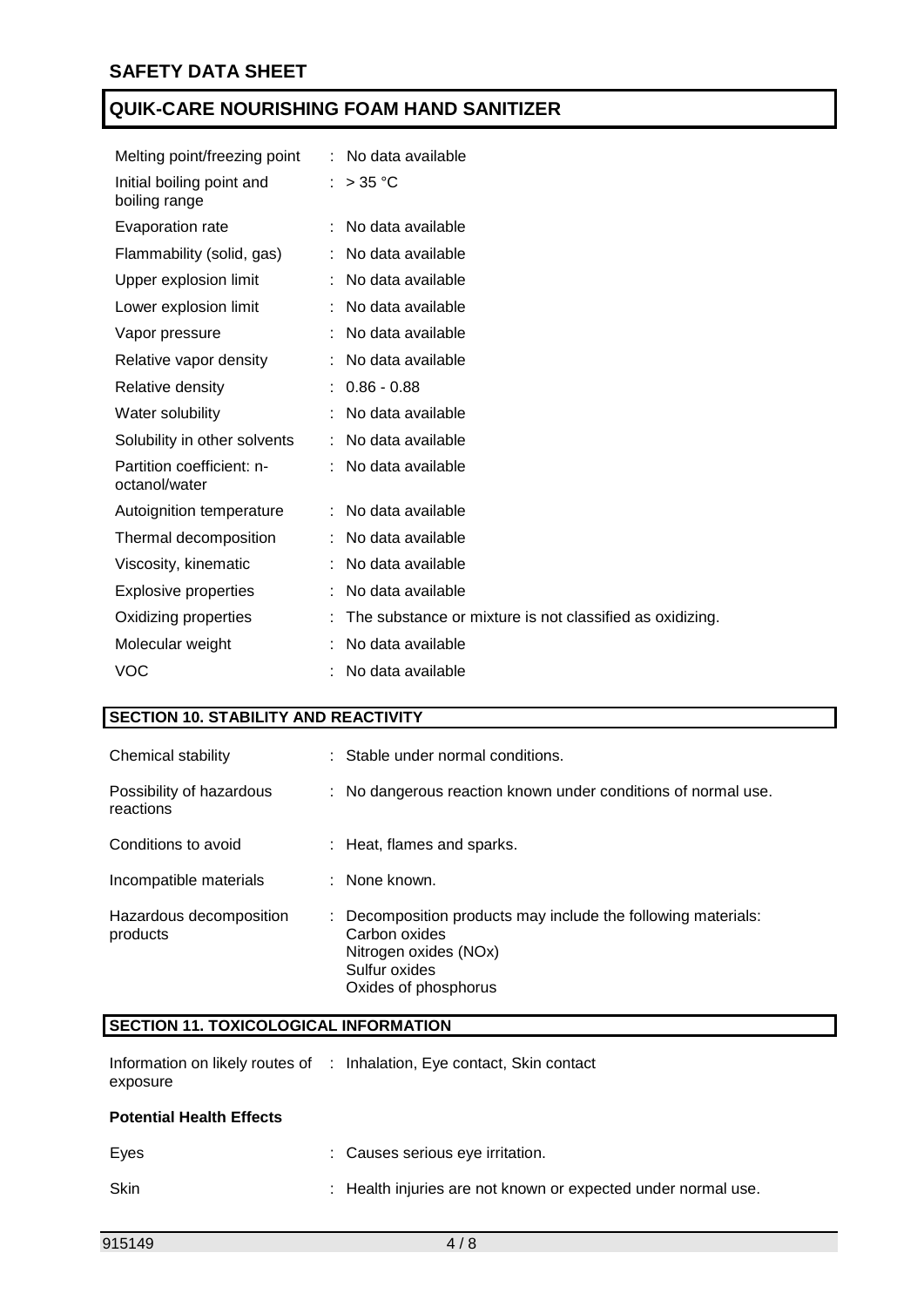| Ingestion                             |    | : Health injuries are not known or expected under normal use.                                                                                                 |  |  |  |
|---------------------------------------|----|---------------------------------------------------------------------------------------------------------------------------------------------------------------|--|--|--|
| Inhalation                            |    | : Health injuries are not known or expected under normal use.                                                                                                 |  |  |  |
| <b>Chronic Exposure</b>               |    | : Health injuries are not known or expected under normal use.                                                                                                 |  |  |  |
| <b>Experience with human exposure</b> |    |                                                                                                                                                               |  |  |  |
| Eye contact                           |    | : Redness, Pain, Irritation                                                                                                                                   |  |  |  |
| Skin contact                          |    | No symptoms known or expected.                                                                                                                                |  |  |  |
| Ingestion                             |    | No symptoms known or expected.                                                                                                                                |  |  |  |
| Inhalation                            |    | No symptoms known or expected.                                                                                                                                |  |  |  |
| <b>Toxicity</b>                       |    |                                                                                                                                                               |  |  |  |
| Acute oral toxicity                   |    | : Acute toxicity estimate : $> 5,000$ mg/kg                                                                                                                   |  |  |  |
| Acute inhalation toxicity             |    | No data available                                                                                                                                             |  |  |  |
| Acute dermal toxicity                 |    | : No data available                                                                                                                                           |  |  |  |
| Skin corrosion/irritation             |    | : No data available                                                                                                                                           |  |  |  |
| Serious eye damage/eye<br>irritation  | ÷. | No data available                                                                                                                                             |  |  |  |
| Respiratory or skin<br>sensitization  |    | : No data available                                                                                                                                           |  |  |  |
| Carcinogenicity                       |    |                                                                                                                                                               |  |  |  |
| <b>IARC</b>                           |    | No component of this product present at levels greater than or equal<br>to 0.1% is identified as probable, possible or confirmed human<br>carcinogen by IARC. |  |  |  |
| <b>OSHA</b>                           |    | No ingredient of this product present at levels greater than or equal to<br>0.1% is identified as a carcinogen or potential carcinogen by OSHA.               |  |  |  |
| <b>NTP</b>                            |    | No ingredient of this product present at levels greater than or equal to<br>0.1% is identified as a known or anticipated carcinogen by NTP.                   |  |  |  |
| Reproductive effects                  |    | No data available                                                                                                                                             |  |  |  |
| Germ cell mutagenicity                |    | No data available                                                                                                                                             |  |  |  |
| Teratogenicity                        |    | No data available                                                                                                                                             |  |  |  |
| STOT-single exposure                  | ÷. | No data available                                                                                                                                             |  |  |  |
| STOT-repeated exposure                |    | : No data available                                                                                                                                           |  |  |  |
| Aspiration toxicity                   |    | No data available                                                                                                                                             |  |  |  |
| Ingredients                           |    |                                                                                                                                                               |  |  |  |
| Acute inhalation toxicity             |    | : ethanol<br>4 h LC50 Rat: 117 mg/l                                                                                                                           |  |  |  |
| Ingredients                           |    |                                                                                                                                                               |  |  |  |
| Acute dermal toxicity                 |    | : ethanol<br>LD50 Rabbit: 15,800 mg/kg                                                                                                                        |  |  |  |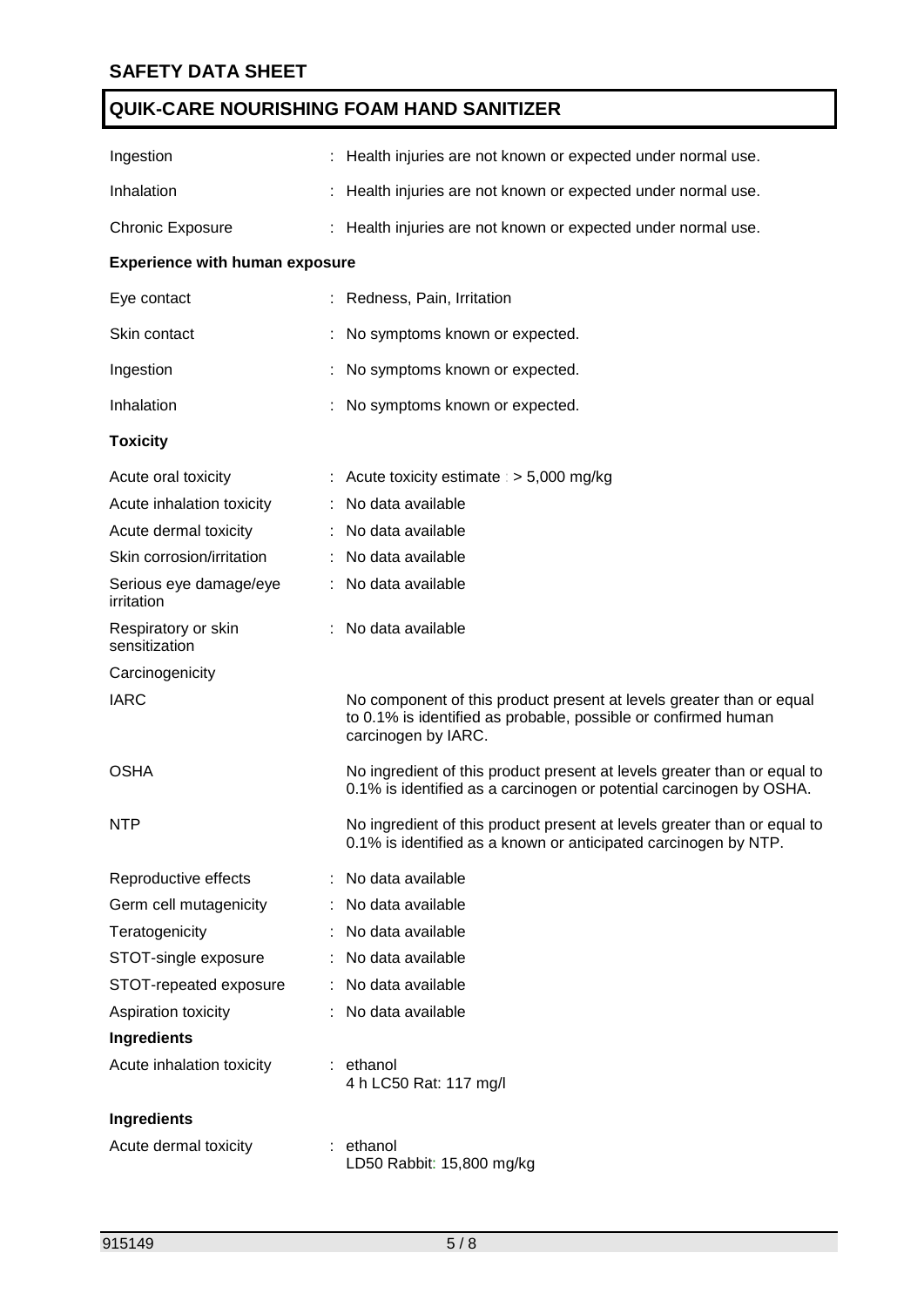#### **SECTION 12. ECOLOGICAL INFORMATION**

#### **Ecotoxicity**

| <b>Environmental Effects</b>                           | : This product has no known ecotoxicological effects. |
|--------------------------------------------------------|-------------------------------------------------------|
| <b>Product</b>                                         |                                                       |
| Toxicity to fish                                       | $:$ No data available                                 |
| Toxicity to daphnia and other<br>aquatic invertebrates | $:$ No data available                                 |
| Toxicity to algae                                      | $:$ No data available                                 |
| <b>Ingredients</b>                                     |                                                       |
| Toxicity to fish                                       | : ethanol<br>96 h LC50 Fish: 11,000 mg/l              |
| .                                                      |                                                       |

#### **Persistence and degradability**

No data available

#### **Bioaccumulative potential**

No data available

#### **Mobility in soil**

No data available

#### **Other adverse effects**

No data available

| <b>SECTION 13. DISPOSAL CONSIDERATIONS</b>                                                  |                                                                                                                                                                                                                        |  |
|---------------------------------------------------------------------------------------------|------------------------------------------------------------------------------------------------------------------------------------------------------------------------------------------------------------------------|--|
| Disposal methods                                                                            | : Where possible recycling is preferred to disposal or incineration. If<br>recycling is not practicable, dispose of in compliance with local<br>regulations. Dispose of wastes in an approved waste disposal facility. |  |
| Disposal considerations                                                                     | : Dispose of as unused product. Empty containers should be taken to<br>an approved waste handling site for recycling or disposal. Do not re-<br>use empty containers.                                                  |  |
| RCRA - Resource<br><b>Conservation and Recovery</b><br>Authorization Act Hazardous<br>waste | D001 (Ignitable)                                                                                                                                                                                                       |  |

#### **SECTION 14. TRANSPORT INFORMATION**

The shipper/consignor/sender is responsible to ensure that the packaging, labeling, and markings are in compliance with the selected mode of transport.

#### **Land transport (DOT)**

| UN number                 | : 1170              |
|---------------------------|---------------------|
| Description of the goods  | : Ethanol solutions |
| Class                     | : 3                 |
| Packing group             | : II                |
| Environmentally hazardous | : no                |
|                           |                     |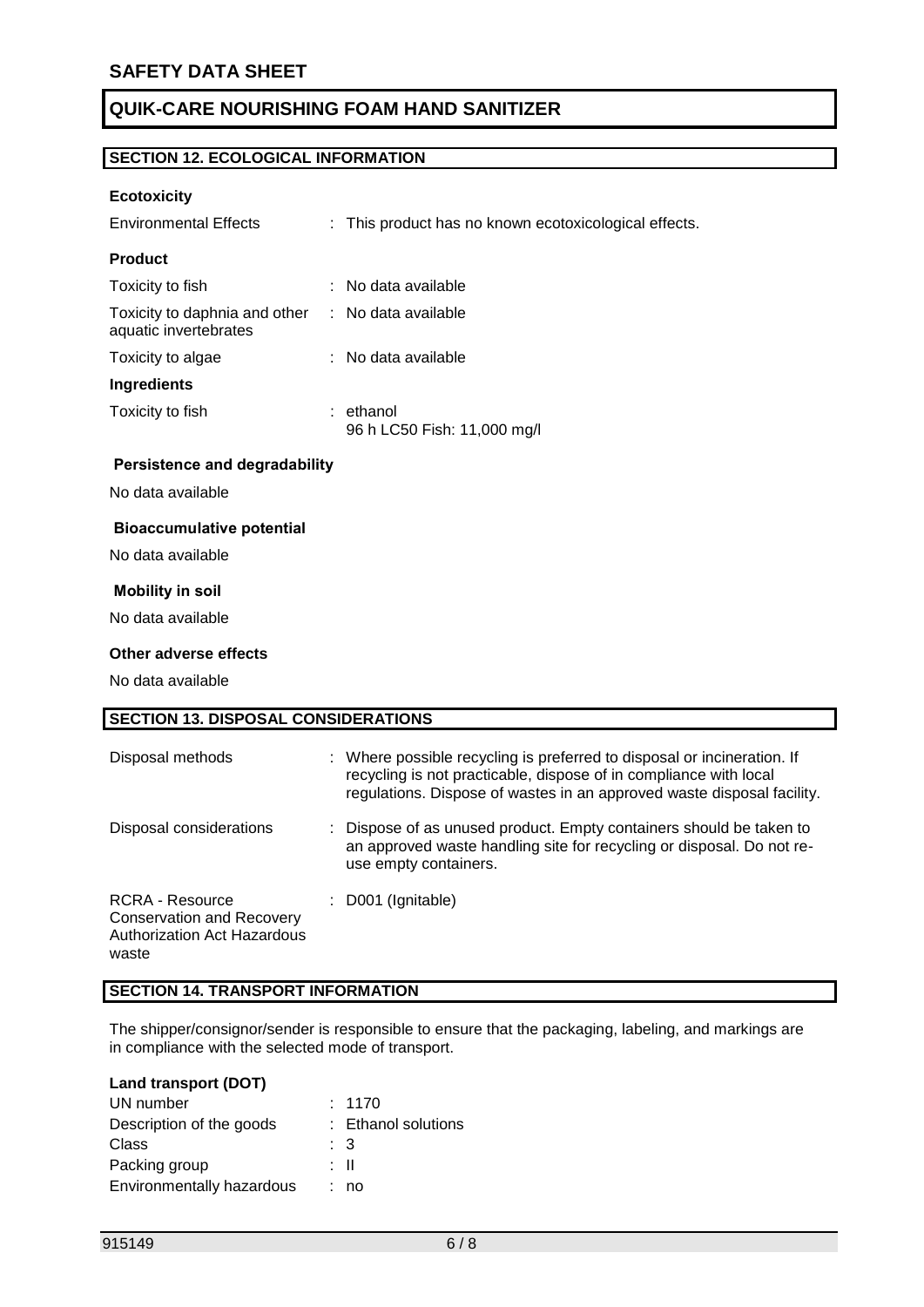#### **Sea transport (IMDG/IMO)**

| : 1170             |
|--------------------|
| : ETHANOL SOLUTION |
| - 3                |
| ÷ II               |
| no                 |
|                    |

#### **SECTION 15. REGULATORY INFORMATION**

#### **EPCRA - Emergency Planning and Community Right-to-Know**

#### **CERCLA Reportable Quantity**

This material does not contain any components with a CERCLA RQ.

#### **SARA 304 Extremely Hazardous Substances Reportable Quantity**

This material does not contain any components with a section 304 EHS RQ.

| SARA 311/312 Hazards | : Fire Hazard<br>Acute Health Hazard                                                                                                                                                      |
|----------------------|-------------------------------------------------------------------------------------------------------------------------------------------------------------------------------------------|
| <b>SARA 302</b>      | : No chemicals in this material are subject to the reporting requirements<br>of SARA Title III, Section 302.                                                                              |
| <b>SARA 313</b>      | : This material does not contain any chemical components with known<br>CAS numbers that exceed the threshold (De Minimis) reporting levels<br>established by SARA Title III, Section 313. |

#### **California Prop 65**

This product does not contain any chemicals known to the State of California to cause cancer, birth, or any other reproductive defects.

#### **The ingredients of this product are reported in the following inventories:**

### **United States TSCA Inventory** :

Listed on TSCA

**Canadian Domestic Substances List (DSL)** : All components of this product are on the Canadian DSL.

**Australia Inventory of Chemical Substances (AICS)** : not determined

**New Zealand. Inventory of Chemical Substances** : not determined

**Japan. ENCS - Existing and New Chemical Substances Inventory** : not determined

**Japan. ISHL - Inventory of Chemical Substances (METI)** : not determined

**Korea. Korean Existing Chemicals Inventory (KECI)** : not determined

**Philippines Inventory of Chemicals and Chemical Substances (PICCS)** : not determined

**China. Inventory of Existing Chemical Substances in China (IECSC)** :